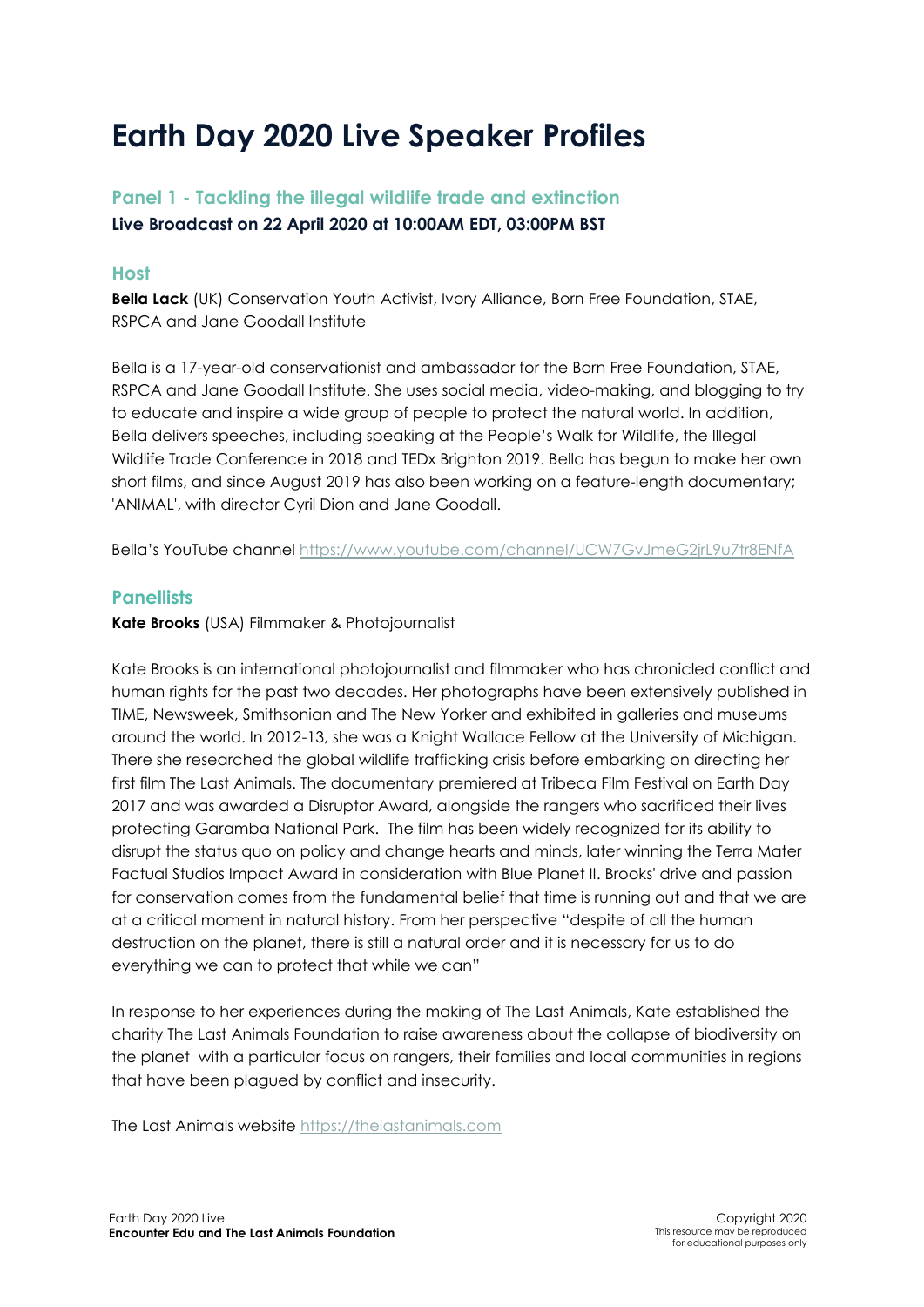**Dr Thomas Hildebrandt** (Germany) Professor/Department Head, Leibniz Institute for Zoo and Wildlife Research (IZW)

Hildebrandt studied veterinary medicine at the Humboldt-University from 1986 -1992. His doctoral thesis (1987-1993) had the topic "Heterogenic ovarian transplantation in mouse, hamster and goat model" which was co-mentored by the academy institute, Forschungsstelle für Wirbeltierforschung (FWF), the predecessor of the Institute for Zoo and Wildlife Research (IZW). In 1992, Hildebrandt was employed at the IZW and in 1997 became Head of Department, Reproduction Management. In 2012 he was nominated as Honorary Professorial Fellow of Melbourne University and re-nominated in 2017 for an additional five years. In 2015 Hildebrandt became a full professor for Wildlife Reproduction Medicine at the Freie Universität Berlin. He has written 156 peer reviewed publications, 23 book chapters and six patents.

### Associated Press article on Dr Hildebrandt's work https://apnews.com/2a445286bf6b0e0f8c5a871775376f27

### **Dr Paula Kahumbu** (Kenya) Chief Executive Officer of WildlifeDirect

Considered a driving force behind Africa's conservation movement, Paula Kahumbu, CEO of NGO WildlifeDirect, has demonstrated an enduring passion for preserving threatened wildlife and habitats in Kenya and beyond. In addition to running WildlifeDirect since 2008, Kahumbu has been producing and hosting Africa's First Wildlife Documentary series Wildlife Warriors on national and African Channels. She has been at the forefront of spearheading the successful Hands Off Our Elephants Campaign with Margaret Kenyatta, Kenya's First Lady, to mobilize the justice sector in combatting elephant poaching and the trafficking of ivory. During an annual field course in Kenya, she also lectures students from Princeton University where she earned her PhD in Ecology and Evolutionary Biology and conducted field research on elephants in Kenya. Among her many roles, Kahumbu ran the CITES office of the Kenya Wildlife Service, as well as Lafarge Eco Systems, a company responsible for the restoration of mined-out lands in East Africa. A documentary film producer and an accomplished writer who has co-authored globally best-selling books that inspire children about conservation, Kahumbu is the winner of many awards that recognize her achievements in fostering conservation. These include Jury for the Rolex Awards (2019), board member of the Prince Albert the Second of Monaco Foundation (since 2018), the Princeton in Africa Medal (2017), The Tribeca Disruptive Innovations Award, the Whitley Award (2014), the Presidential Award, Order of the Grand Warrior of Kenya (2014), and the National Geographic/Buffet Award for Leadership in Conservation in Africa (2011). She was named Brand Kenya Ambassador (2013) and National Geographic Emerging Explorer (2011).

Dr Kahumbu's National Geographic profile [https://www.nationalgeographic.org/find](https://www.nationalgeographic.org/find-explorers/paula-g-kahumbu)[explorers/paula-g-kahumbu](https://www.nationalgeographic.org/find-explorers/paula-g-kahumbu)